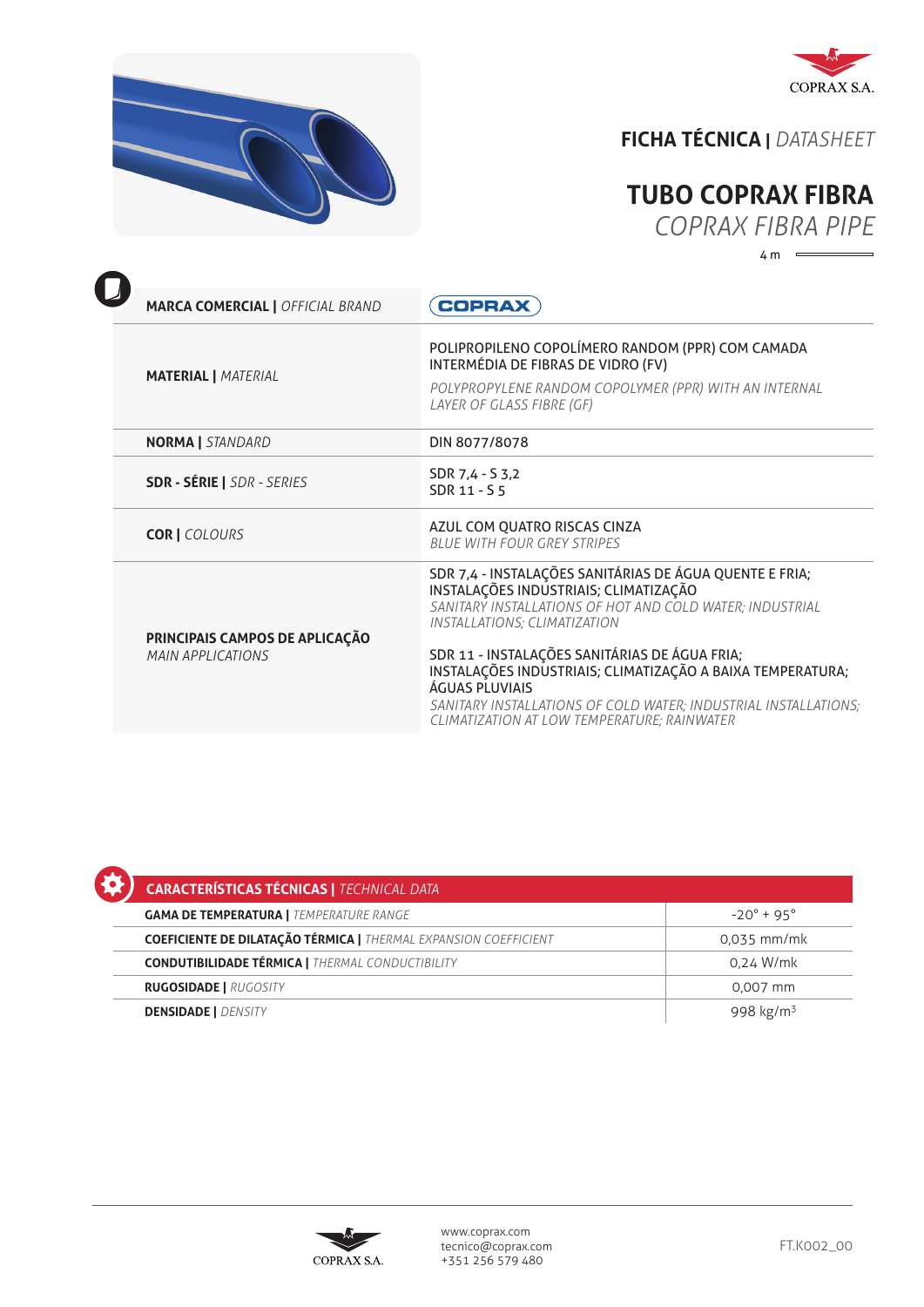| ☉<br>PRESSÃO DE UTILIZAÇÃO   OPERATION STRESS |                                                        |            |                                                                            |  |
|-----------------------------------------------|--------------------------------------------------------|------------|----------------------------------------------------------------------------|--|
|                                               | <b>ANOS DE UTILIZAÇÃO</b><br><i>YEARS OF OPERATION</i> | <b>SDR</b> |                                                                            |  |
| TEMPERATURA (°C)                              |                                                        | 7,4        | 11                                                                         |  |
| TEMPERATURE (°C)                              |                                                        |            | PRESSÃO DE UTILIZAÇÃO ADMISSÍVEL (bar)<br>ALLOWABLE WORKING PRESSURE (bar) |  |
|                                               | 10                                                     | 21,7       | 16,8                                                                       |  |
| 20                                            | 25                                                     | 21,1       | 16,0                                                                       |  |
|                                               | 50                                                     | 20,4       | 15,5                                                                       |  |
|                                               | 10                                                     | 18,2       | 14,0                                                                       |  |
| 30                                            | 25                                                     | 17,6       | 13,4                                                                       |  |
|                                               | 50                                                     | 17,2       | 13,1                                                                       |  |
|                                               | 10                                                     | 15,6       | 11,8                                                                       |  |
| 40                                            | 25                                                     | 15,0       | 11,5                                                                       |  |
|                                               | 50                                                     | 14,5       | 11,1                                                                       |  |
|                                               | 10                                                     | 13,2       | 10,1                                                                       |  |
| 50                                            | 25                                                     | 12,4       | 9,6                                                                        |  |
|                                               | 50                                                     | 12,0       | 9,3                                                                        |  |
|                                               | 10                                                     | 11,0       | $\overline{\phantom{a}}$                                                   |  |
| 60                                            | 25                                                     | 10,5       | $\qquad \qquad \blacksquare$                                               |  |
|                                               | 50                                                     | 10,1       | $\qquad \qquad \blacksquare$                                               |  |
|                                               | 10                                                     | 9,3        | $\overline{a}$                                                             |  |
| 70                                            | 25                                                     | 8,0        | $\qquad \qquad \blacksquare$                                               |  |
|                                               | 50                                                     | 6,7        | $\qquad \qquad \blacksquare$                                               |  |
|                                               | 10                                                     | 6,3        | $\qquad \qquad \blacksquare$                                               |  |
| 80                                            | 25                                                     | 5,1        | $\qquad \qquad \blacksquare$                                               |  |
|                                               | 50                                                     | 4,6        | $\overline{a}$                                                             |  |
|                                               | 10                                                     | 4,3        | $\qquad \qquad \blacksquare$                                               |  |
| 90                                            | 25                                                     | 4,0        | $\qquad \qquad \blacksquare$                                               |  |
|                                               | 50                                                     | 3,4        | $\qquad \qquad \blacksquare$                                               |  |